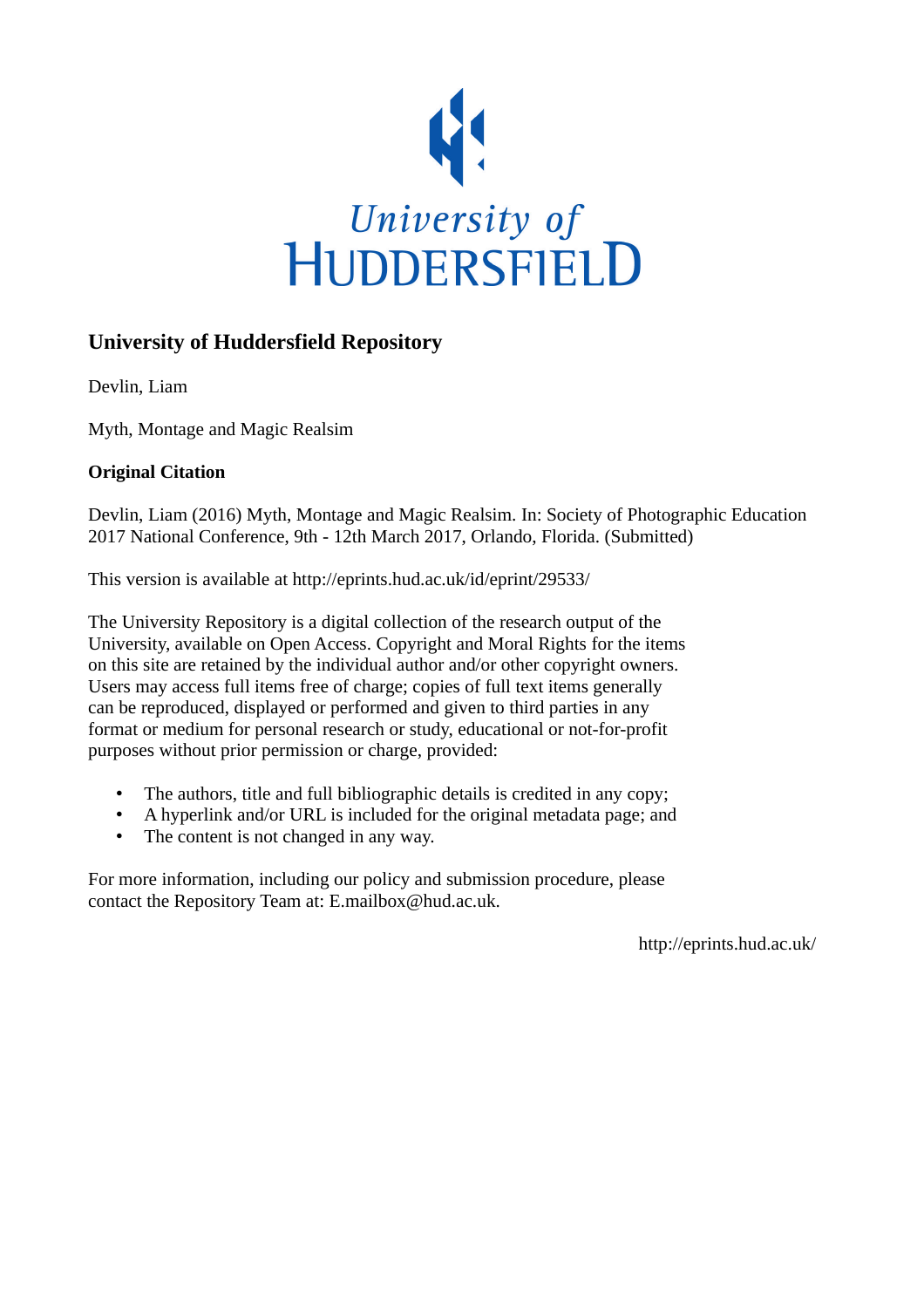## Myth, Montage and Magic Realism: Rethinking the Photograph as a discursive document.

The purpose of this paper is to propose that the social agency of photographic practices lie within maintaining a 'productive tension' created by the photograph's paradoxical roles of documentation and the aesthetic abstraction of events or moments, that is a vital force in the use of photographs as discursive documents.

One means of considering this productive tension, this paradoxical double function is through an exploration of the subversive and transgressive qualities of the literary genre, 'Magical Realism.'

While the term magical realism in its modern sense first appeared in 1955 in relation to Spanish American fiction, the phrase was first coined in 1925 by the German art critic Franz Roh, to refer to a new post-expressionist art movement in the Wiemar Republic known as New Objectivity.<sup>1</sup>

It is important to note that Roh believed magical realism was related to but distinctive from surrealism.

The influence and relationship between surrealism and photography has been explored extensively and even though magical realism and surrealism both explore the illogical or non-realist, it is important to note some vital differences. According to Maggie Ann Bowers, Surrealism seeks to express the sub-conscious, unconscious, the repressed and inexpressible. Magical realism, on the other hand, focus's on the material object and the actual existence of things and rarely presents the extraordinary in the form of a dream or a *psychological experience*. As Bowers writes, "The ordinariness of magical realism's magic relies on its accepted and unquestioned position in tangible and *material reality*."

It is the oxymoronic ambiguity of the term Magical Realism that makes it so useful in discussing photographic practice. The productive tension created by the photograph's indexical relationship to its referent and its abstraction into imagery is equivalent to Magical Realism's inherent inclusion of contradictory elements. Lois Zamora and Wendy Farris suggest that because Magical Realism breaks down the distinction between the usually opposing terms of the magical and the real, it is often considered to be a disruptive narrative mode… magical realism is a mode suited to exploring…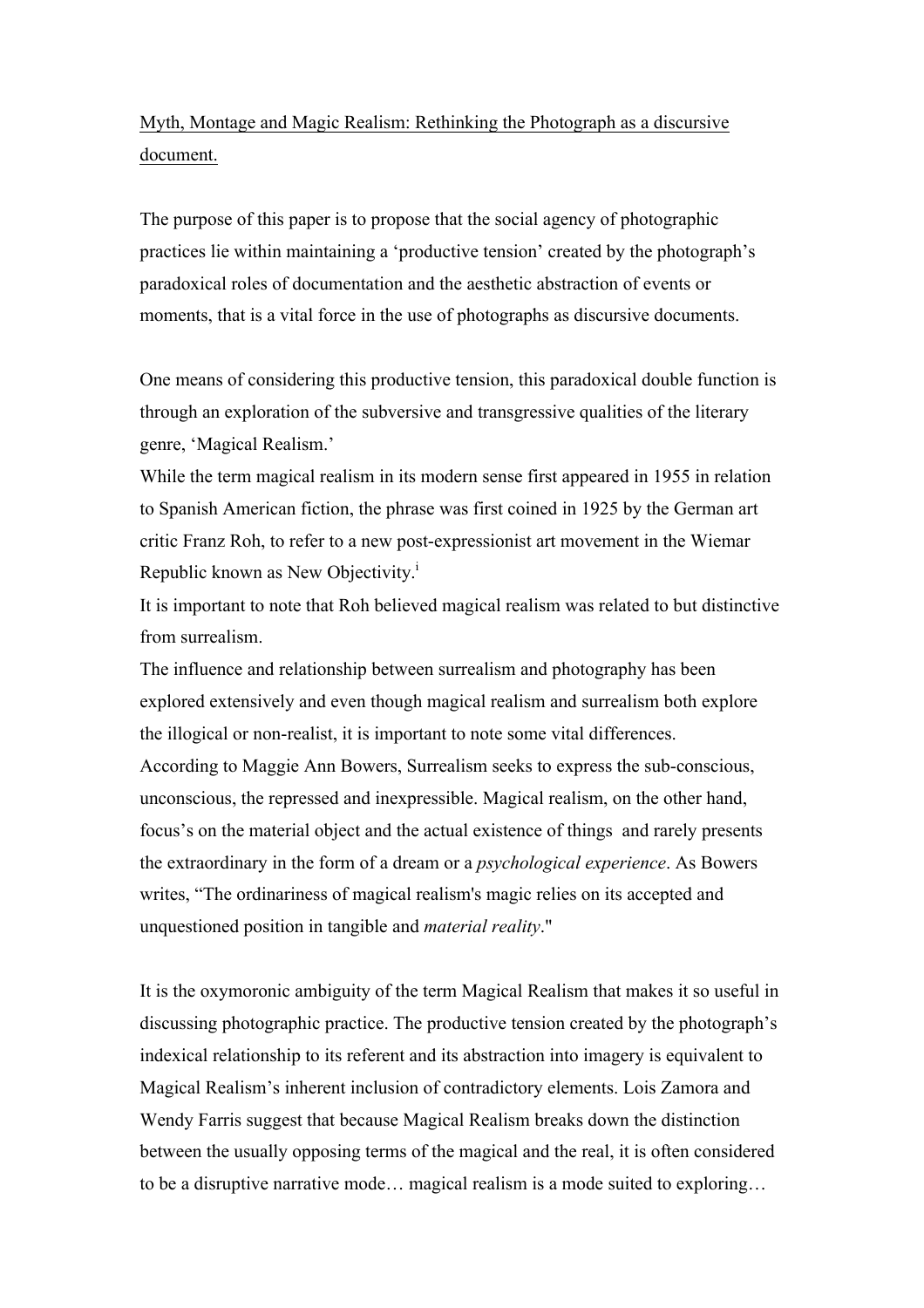and transgressing…. boundaries whether the Boundaries are ontological, political, geographical or generic. Magical Realism explores the impact fiction has on reality, reality on fiction and the reader's role in between; as such, it is well suited for drawing attention to social or political criticism.

Bowers argues that the root of Magical Realism's transgressive and subversive aspect lies in the fact that*,*

*"once the category of truth has been brought into question and the category of the real broken down or overturned, the boundaries of other categories become vunerable. The reader becomes aware that if the category of the real is not definitive then all assumptions of truth are also at stake."* P. 67-68.

## Photographic Myths

To explore the potential relationship between Magical Realism and Documentary Photography I want to use an image that was published on the front page of the New York Times' on 'Wednesday, August 29, 1979.' The cover page is dominated by a photograph of a multiple execution by firing squad, of a line of blindfolded men (see slide 02). The caption for the photograph reads:

*Army forces loyal to Ayatollah Khomeini executing Kurdish rebels and two former officers of the Shah's army. The men were found guilty by Ayatollah Khalkhali. of crimes against the state.* (Kurdistan 1997: 289).

The Photograph of the execution was, of course, chosen for front page of the newspaper for of its spectacular depiction of the 'decisive moment' as the firing squad open fire. The photograph, which was taken from just behind and to the right of the crouching firing squad, enables us to see along the line of Kurdish rebels who are photographically captured in various, involuntary contortions, as the bullets rip through their bodies. Or at least most of them are…

This particular photograph offers a darkly 'unreal' reading, as at least two of the men are still standing upright, indicating that the bullets have not yet struck their bodies. This is especially so for the figure with the bandaged hand closest to the photographer. His seemingly calm and dignified posture is desperately at odds with the chaotic scene that surrounds him.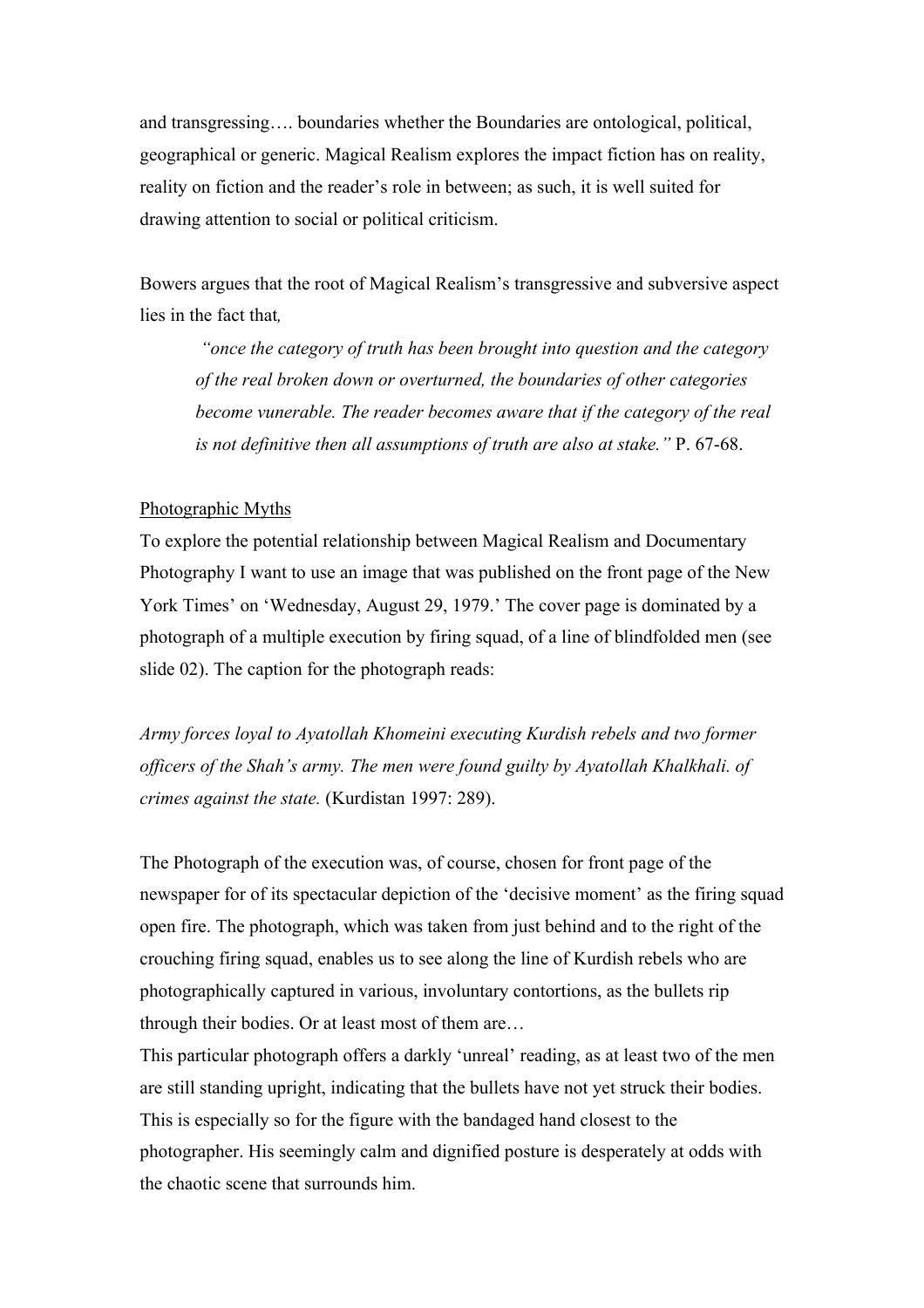Through the camera's ability to visually freeze a moment, the photograph seems to be representing simultaneously, a scene that is chaotic and violent, whilst also foregrounding the dignified calm of at least one man who is about to be shot. It is without doubt an arresting image, which serves to be both disturbing as it confronts us with the moment of mortality, while reassuring us of the possibility of dignity in the face of death. Within the discourse of professional photojournalism, it is obviously an exceptionally successful photograph, and it is of no surprise therefore, to learn that this image won the 1980 Pulitzer Prize for 'Spot News Photograph.' Importantly, it is the only Pulitzer Prize that has been awarded to a photographer anonymously. The press release that accompanied the announcement of this Pulitzer Prize, read:

*The name of the photographer who won the 1980 Pulitzer Prize for spot news photography today is not known at this time. The picture, showing a government firing squad executing nine Kurdish rebels and two former police officers of the disposed Shah, in Iran, was distributed by United Press International August 28th, 1979. In entering the photo, UPI managing editor Larry De Santis explained: "Standing by helplessly, armed only with a camera, this photographer did the only thing he could—make a photo, get it distributed and hope it arouses the world to react and put an end to bloodshed… Because of the present unrest in Iran, the name of the photographer cannot be revealed at this time." If he won the Pulitzer Mr De Santis said, "the prize can be forwarded to him as soon as the trouble in Tehran is history."* (Kurdistan, 1997: 291)

The anonymity of the photographer responsible for capturing this photograph allows us to explore the mythic construction of the 'concerned photojournalist' by unpicking De Santis's description of the photographer and his actions. The tone of De Santis's quote strongly suggests that he knows the photographer and by implication, is 'speaking for him.' This allows him to depict the photojournalist as the romanticised, archetypical 'hero'. De Santis sets the scene as we picture the photographer 'standing by helplessly, armed only with a camera,' suggesting perhaps he would have intervened (heroically) if he had been armed with anything more deadly. He immediately goes on to boldly state that the photographer's motivation to photograph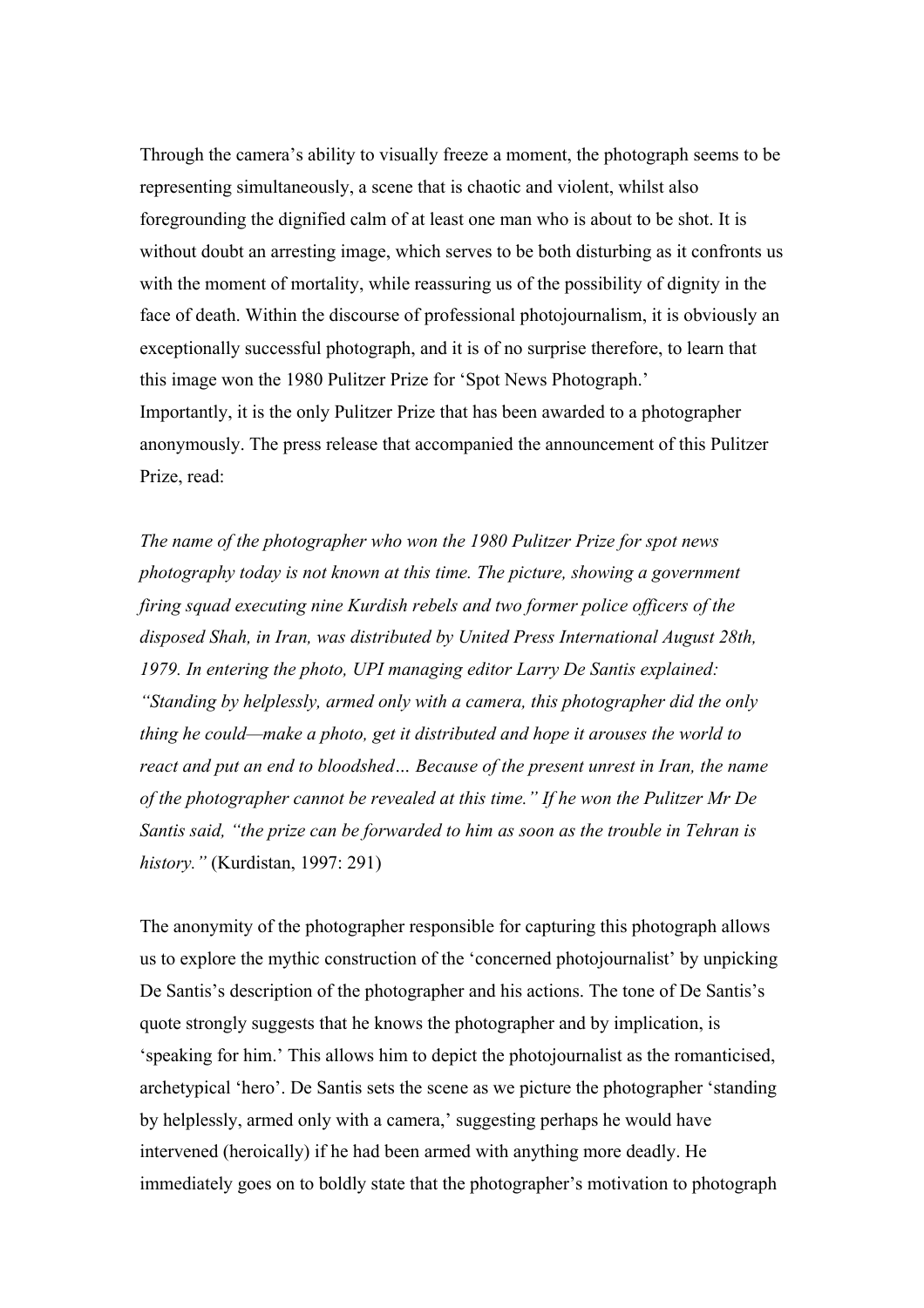the event was to 'put an end to bloodshed.' Although, how this impossibly noble desire might be achieved is of course, left unformulated.

Post-structural writers such as Allan Sekula and Martha Rosler have expertly critiqued this casting of the photojournalist as moral crusader against injustice and injury. They exposed this as a mythological fog that masks the ideological delineations of the large media institutions. Rather, they argued that role of the photojournalist is to produce spectacular images that stir our conscience just enough to recognise and take pleasure in our own empathy.

In her seminal text 'In and around and Afterthoughts on Documentary Photography', Rosler describes the process by which the photographic image's potential social agency is dissipated.

*Utopia has been abandoned and liberalism itself has been deserted… The exposé, the compassion and outrage, of documentary fuelled by the dedication to reform has shaded over into combinations of exoticism, tourism, voyerism, psychologism and metaphysics, trophy hunting- and careerism*. (Rosler 2004: 178)

The use of a 'spectacular' prize that celebrates the role of the photographer rather than critically engages with the subject matter of the image obscures the historical and social context of the making and dissemination of photojournalistic images. For example, it is not acknowledged that the Pulitzer Prize was awarded to this photograph just one week after the US severed diplomatic links with Iran, due to the on going Iranian hostage crisis; hinting, perhaps towards a selection process that was not entirely photographic or journalistic in its deliberations.

De Santis' mythologizing depiction of the 'Heroic' photojournalist is further exposed by the fact that nobody at UPI knew who had *actually* taken the picture, let alone speak for, his/her motivations or intentions. The true identity of the photographer wasn't established in the western press until the journalist Joshua Prager published an article in the Wall Street Journal in December 2006. The photographer was finally named as Jahangir Razmi, who was a staff photographer for Ettela'at, (Iran's largest national newspaper) during the Islamic Revolution.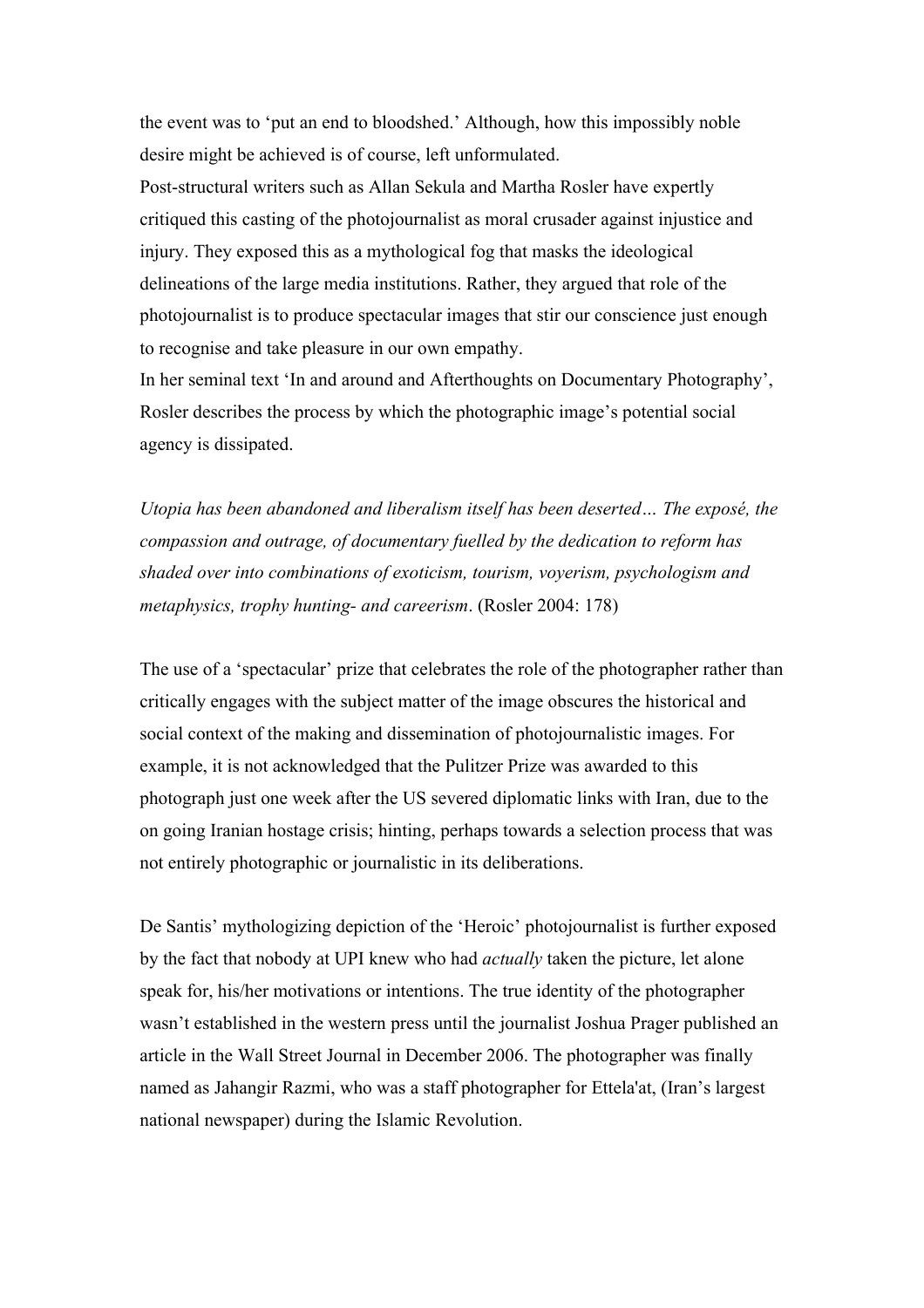In an interview with Prager, Razmi recounts that the trial of the eleven men 'heard no evidence,' and only lasted approximately thirty minutes, before they were proclaimed as 'corrupt on earth' and sentenced to death. The condemned men were immediately led outside onto the grounds of the Sanandaj municipal airport, lined up in front of the firing squad and shot.

The chief editor of Ettela'at, Mohammed Heydari, decided to use the now iconic image for the front page of the Tehran edition of the paper. Importantly, while Razmi claims that he felt 'totally free' to take pictures during the executions, it was also Mr Heydari who decided to publish the photograph without accreditation, hoping that anonymity would go some way to protect his young staff photographer.ii

On the same evening of the publication, the Ettela'at head office in Tehran was flooded with requests for the image from other newspapers and agencies. The first to arrive was a representative of UPI, who collected the picture *without obtaining the identity of the photographer* and wired the image to the Brussels office of UPI and from there it was forwarded onto De Santis in Manhattan.

Around the same time that UPI was sending/selling copies of the image to news organisations across the globe, agents from the new Iranian regime visited Ettela'at to confiscate the image that Ayatollah Khalkhali had publically denounced as a fabrication. Indeed the Ayatollah claimed that the images were created 'by the hands of western imperialism… and surely montaged by Zionists.' (Kurdistan 2007: 290) Meanwhile however Mr Razmi had secretly printed a selection of eight enlargements and created a contact sheet of 27 images out his 70 photographs. He smuggled these images out of the newspaper and hid them in his home, returning to them each year as an act of quiet personal memorial to the men he had witnessed being killed.

The images that Mr Razmi hid, provide a visual sequence wherein we can see the blindfolded men being lead out onto the place of their execution, and eventually through to their deaths. The series allows us to imagine Mr Razmi working from left to right behind the line of kneeling soldiers as they prepare to shoot. The moments continue up to and beyond the 'decisive' moment of the prize-winning photograph. We can see the dignified presence of the blindfolded man with the bandaged hand, now identified as Naser Salimi, an employee of the Sanandaj health department. This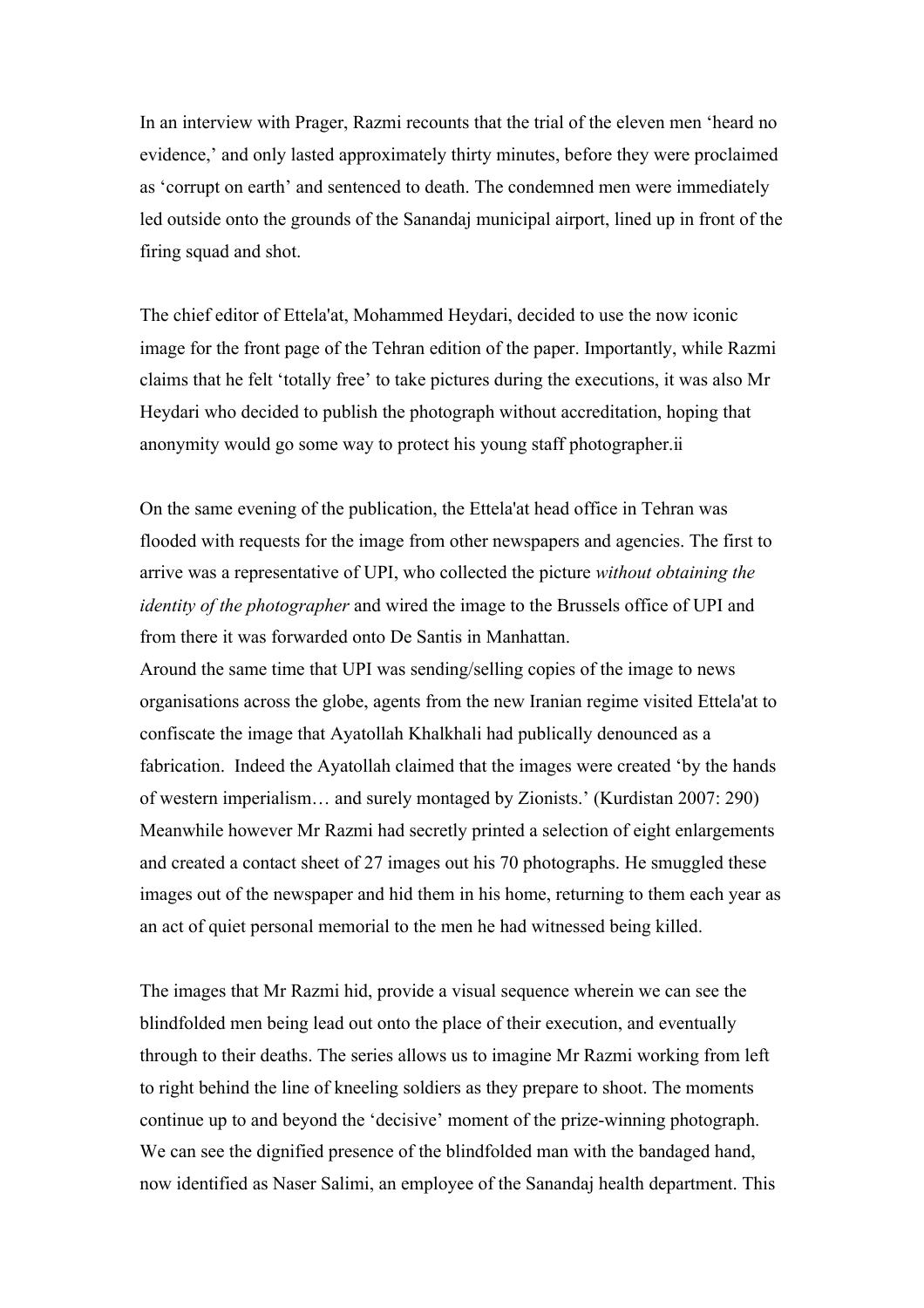dignified presence is shattered however in the next image, which captures the moment the bullets rip through his body. The sequence continues as the dust rises with all eleven men now dead.

After reading the article in the Wall Street Journal, the photographic artists, Adam Broomberg and Oliver Chanarin, travelled to Tehran to meet Mr Razmi. They were granted permission by Razmi to scan the images at a higher resolution for their own work, entitled Afterlife (2009). From the scans that they made, the artists selected and 'cut out' individual figures from the various frames within which they are visible, and reinserted these isolated figures back into a single frame, with each frame dedicated to a single person. For example, we have a montage of moments depicting Naser Salimi from seven different angles and at seven different scales within the frame, including the image of his dignified stance in the seconds before his execution. (See slide 9) In a text that accompanies this series, the artists state that the images work as "an iconoclastic breakdown or dissection of the original image, which interrupts our relationship as spectators to images of distant suffering." (Broomberg & Chanarin 2009) 1

The use of this stripped down, almost minimalist form of collage does shatter the myth of the decisive moment, so important to professional photojournalism. However by foregrounding the Afterlife series as an iconoclastic dissection of the original image limits the disruptive qualities of the artwork to photographic discourses. Their work reformulates the formal aesthetics of the photographs of the execution to provide an intelligent critique of photography that, unfortunately in the process can mask the visibility of the historical moment.

Indeed I would argue that there is always the danger that the desire to disrupt our unthinking assumptions of the photographic medium can distract from the social or political contexts within which the image was made.

Rather I want to propose that each collaged frame points towards the possibility of an almost infinite number of photographs of the event that disrupts any authoritative claims to truth.

According to Ben Highmore, in his book Everyday Life and Cultural Theory (2002), "there is a huge potential for montage to generate critical forms of reading, by making

 

 $1$  (http://www.choppedliver.info/afterlife/ $10/12/12$ )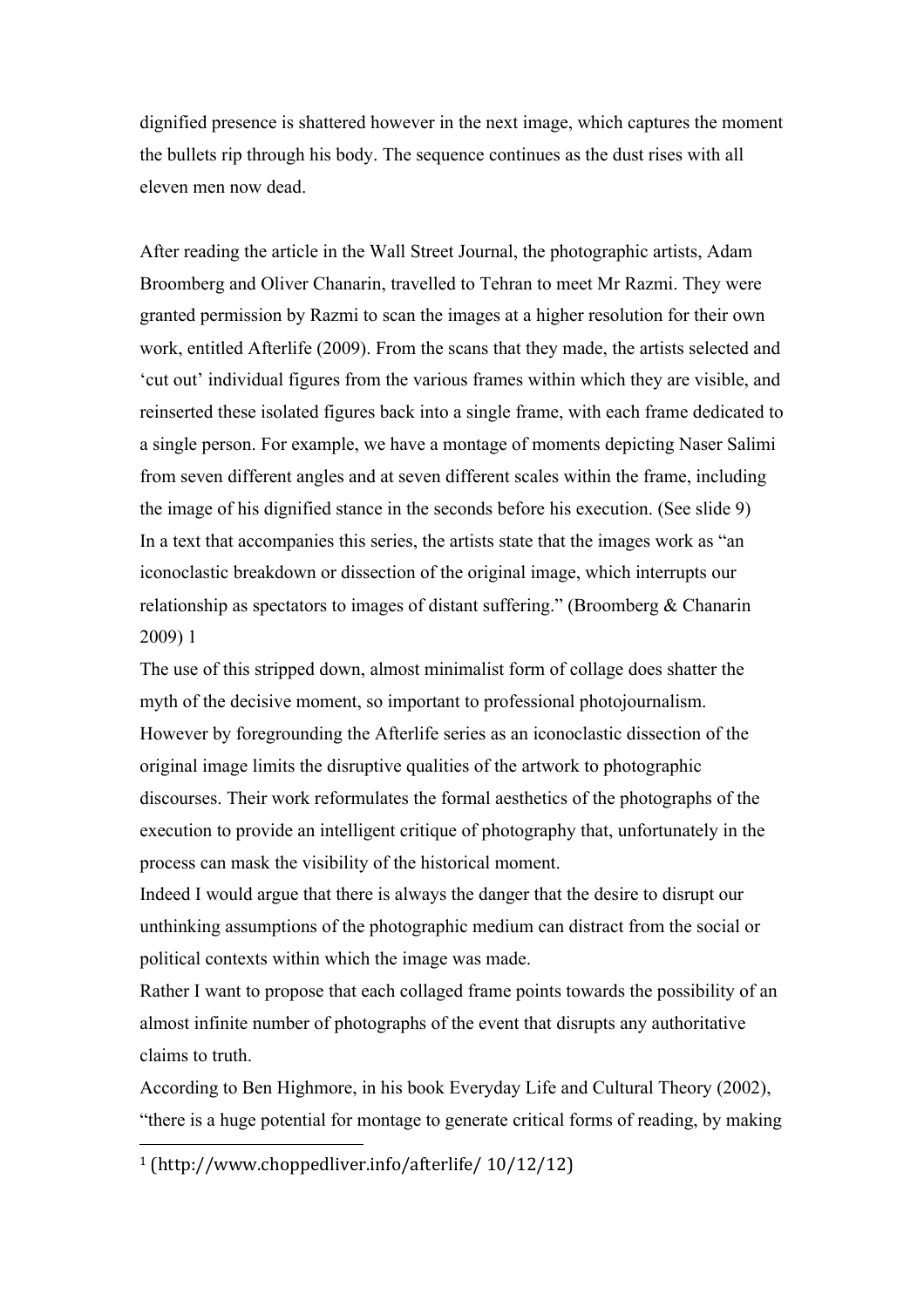contradictions and antagonisms explicit within the social realm." (Highmore 2002: 90) As an artistic practice there is the refusal of montage to subsume these diverse elements into a homogeneous whole.

Instead of accumulating these elements into a resolved and meaningful unity, collage offers a bombardment of materials that resist narrative resolution… collage allows its condition as an articulation to be made evident: the relationships between elements are denaturalized, suggesting that they can always be re-articulated in different arrangements (ibid).

The practice montage, when successful, "is an aesthetic of experimentation that recognizes that actuality always outstrips the procedures for registering it" (Highmore 2002: 91).

In the same manner as Magical Realism montage can work to maintain a 'plentitude' to what is possible, offering the possibility to speak against totalitarian regimes, by attacking the stability of the definitions upon which these systems rely.

Rereading Broomberg and Chanarin's Afterlife series, the deliberate use of photographic montage can offer the possibility of challenging our understanding of the event as much as our assumptions about photographs. In particular, the last of the series titled 'Afterlife 11' is a collage of a young man wearing 'white shoes, white pants, white shirt, dark sunglasses and his cowboy inspired gun holster' (see slide 10). His ostentatious dress sense marks him out visually and Prager identifies him as Ali Karimi, one of Ayatollah Khalkhali's bodyguards. From the original sequence of images, as well as Razmi's testimony of the event, we know that Karimi approached the line of eleven bodies and supplied the coup de grace, one shot to the head for each man.

As shocking as Mr Razmi's prize winning photograph is, the images of Ali Karimi are perhaps more telling of the blind arrogance of power in Karimi's casual attitude to murder. In Broomberg and Chanarin's image we can see Karimi from various different angles, bent over pointing his gun towards the ground, although the isolation of this figure means we can no-longer see what he is pointing his gun at. However the deliberate disruption of the authority of any single photograph works in conjunction with his casual body posture and his improbable 'American inspired, film star' dress sense. The combination of the tangible, the improbable and the impossible more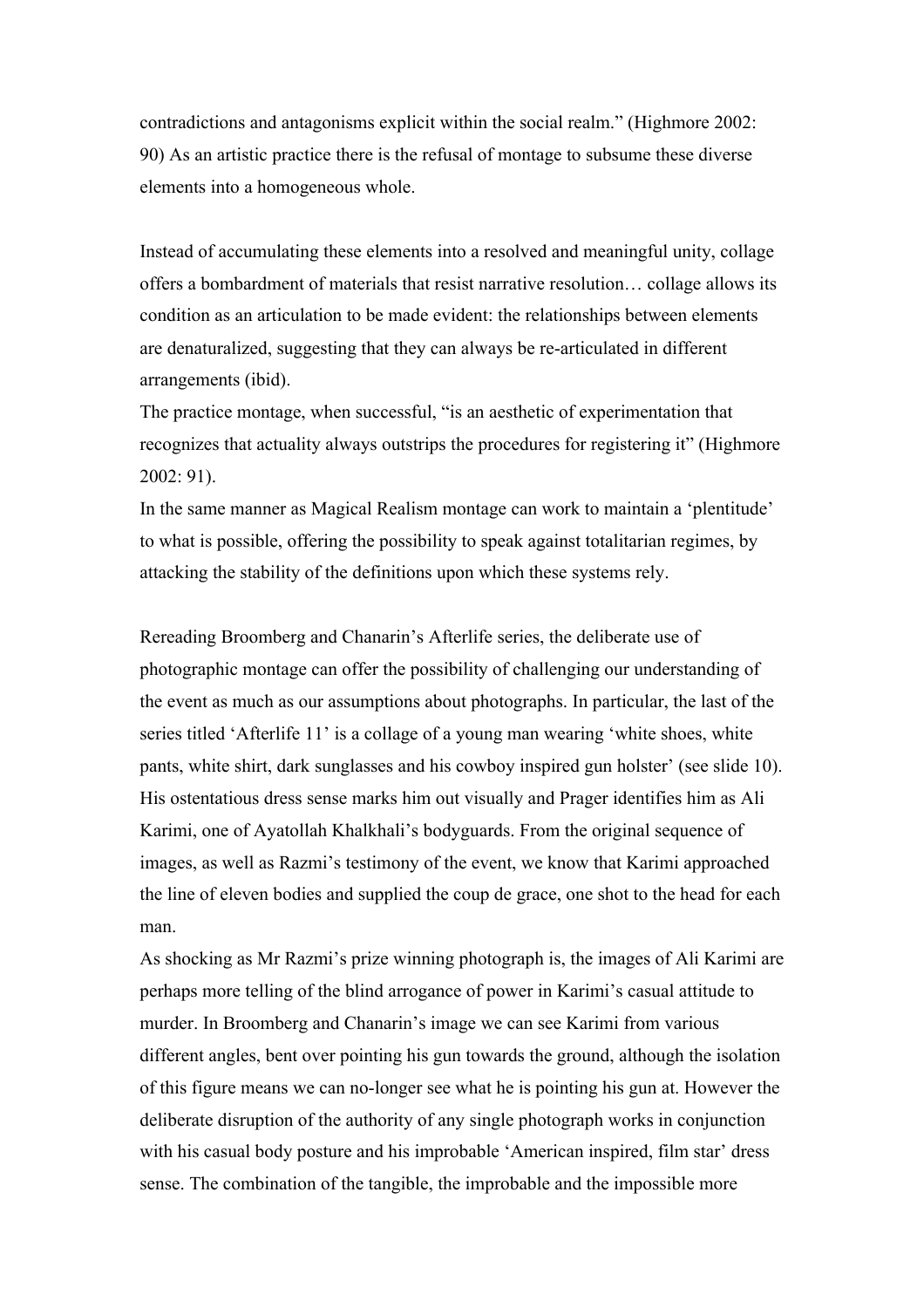effectively undermines any legitimacy or authority the regime might have claimed in carrying out these killings.

Jean- François Lyotard in his book *The Postmodern Condition: A Report on Knowledge* (1979) requests, 'Let us wage war on totality; let us be witnesses to the unrepresentable; let us activate the differences.' (1984: 82)… By waging war on totality magical realist devices can be used to disrupt fixed categories of truth and this disruption of categories can create a space beyond authoritative discourse where the unrepresentable can be expressed." (Bowers: 2004 82)

 

*Post-expressionism, Magic Realism: Problems of the most recent European Painting.* (1925) Franz Roh. The Artists he discussed included, Otto Dix, Max Ernst, and George Grosz, whose work has become associated with New Objectivity movement coined by Max Beckmann in 1926.

<sup>ii</sup> Mr. Razmi remained in Kurdistan, where at a Sanandaj newsstand he came across a copy of Ettela'at featuring one of his other photos showing the blindfolded men standing in wait. He understood why his more incendiary photographs were unprinted but nonetheless was disappointed. "I expected my name to be published," he says.

Two days later, reporter and photographer returned to the Ettela'at office in Sanandaj. The office manager lifted from his desk the Tehran edition of the paper that had reported the execution, they recall. He said copies brought to Kurdistan were selling for more than double the cover price. The manager was a Kurd and Mr. Razmi recalls

<sup>&</sup>lt;sup>i</sup> "Magical Realism in Spanish American Fiction" by Angel Flores in 1955 and has since then come to be considered to refer to a literature genre and indeed primarily with Latin American Literature.